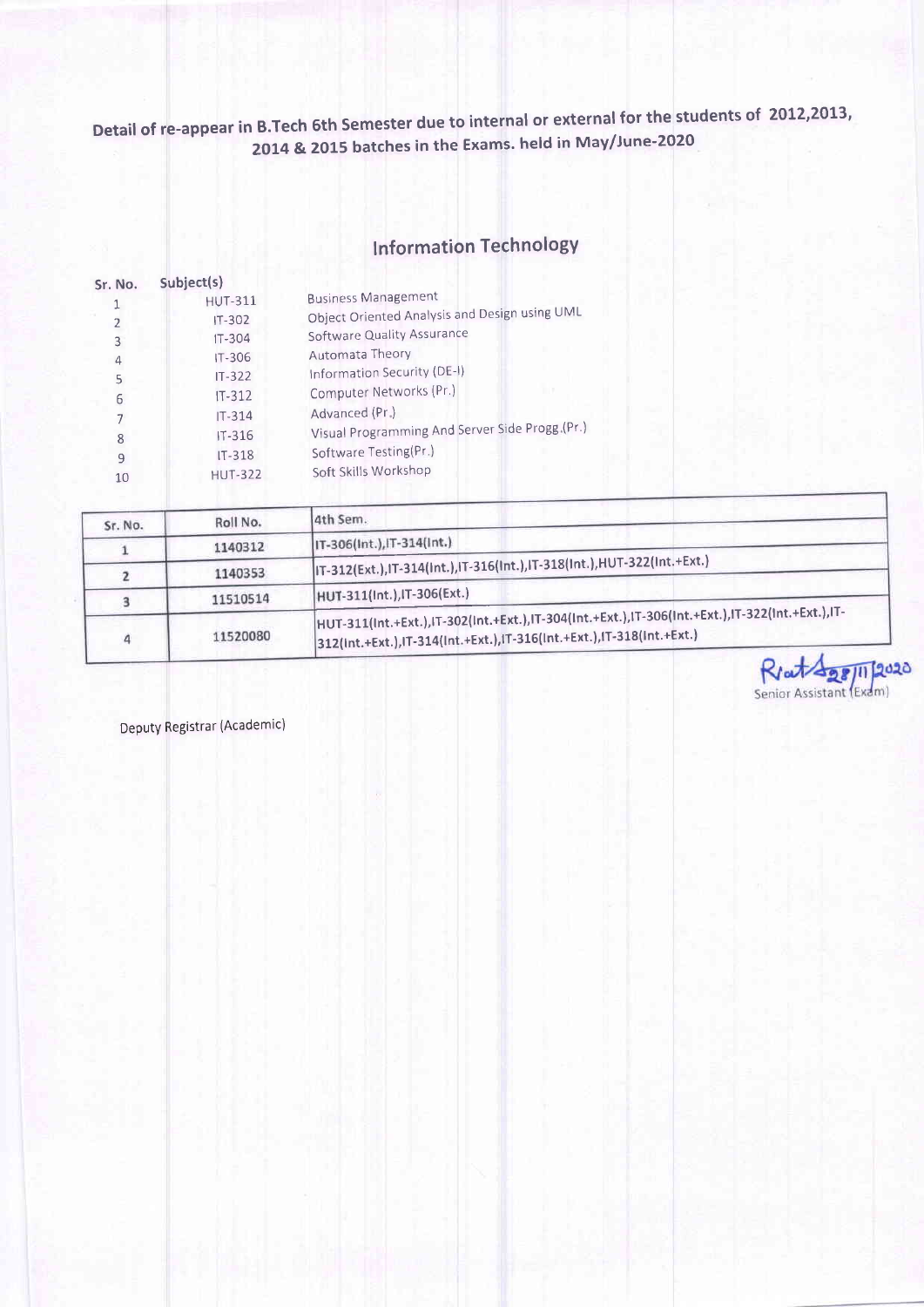## Civil Engineering

| Sr. No.        | Subject(s)     |                                    |
|----------------|----------------|------------------------------------|
| 1              | <b>CET-302</b> | Design of Steel Structures-II      |
| 2              | <b>CET-304</b> | Irrigation Engineering-I           |
| 3              | CET-306        | Water Resources & System Engg.     |
| 4              | <b>CET-308</b> | Geotechnology-II                   |
| 5              | <b>CET-310</b> | Transportation Engineering-I       |
| 6              | <b>CET-312</b> | Project Planning & Management      |
| $\overline{7}$ | <b>CET-314</b> | Transportation Engineering-I (Pr.) |
| 8              | CET-316        | Structural Mechanics-II(Pr.)       |
| 9              | <b>CET-318</b> | Computer Applications(Pr.)         |
| 10             | <b>CET-320</b> | Seminar                            |
|                |                |                                    |

| Sr. No. | Roll No. | 6th Sem.                                                                                 |
|---------|----------|------------------------------------------------------------------------------------------|
|         | 1120732  | $CET-302(Ext.)$                                                                          |
|         | 1130904  | $ CET-306 $ Int.)                                                                        |
|         | 1140050  | $CET-310(Ext.)$                                                                          |
|         | 11510017 | CET-302(Ext.),CET-304(Ext.),CET-306(Int.+Ext.),CET-310(Ext.),CET-312(Ext.),CET-318(Ext.) |
|         | 11530029 | CET-302(Ext.),CET-304(Ext.),CET-308(Ext.),CET-310(Ext.),CET-312(Ext.)                    |
| 6.      | 2140031  | CET-302(Ext.),CET-304(Ext.),CET-306(Ext.),CET-308(Ext.),CET-310(Ext.)                    |

 $R$ at $\frac{1}{28}$ 11) 2020 Senior Assistant (Exam)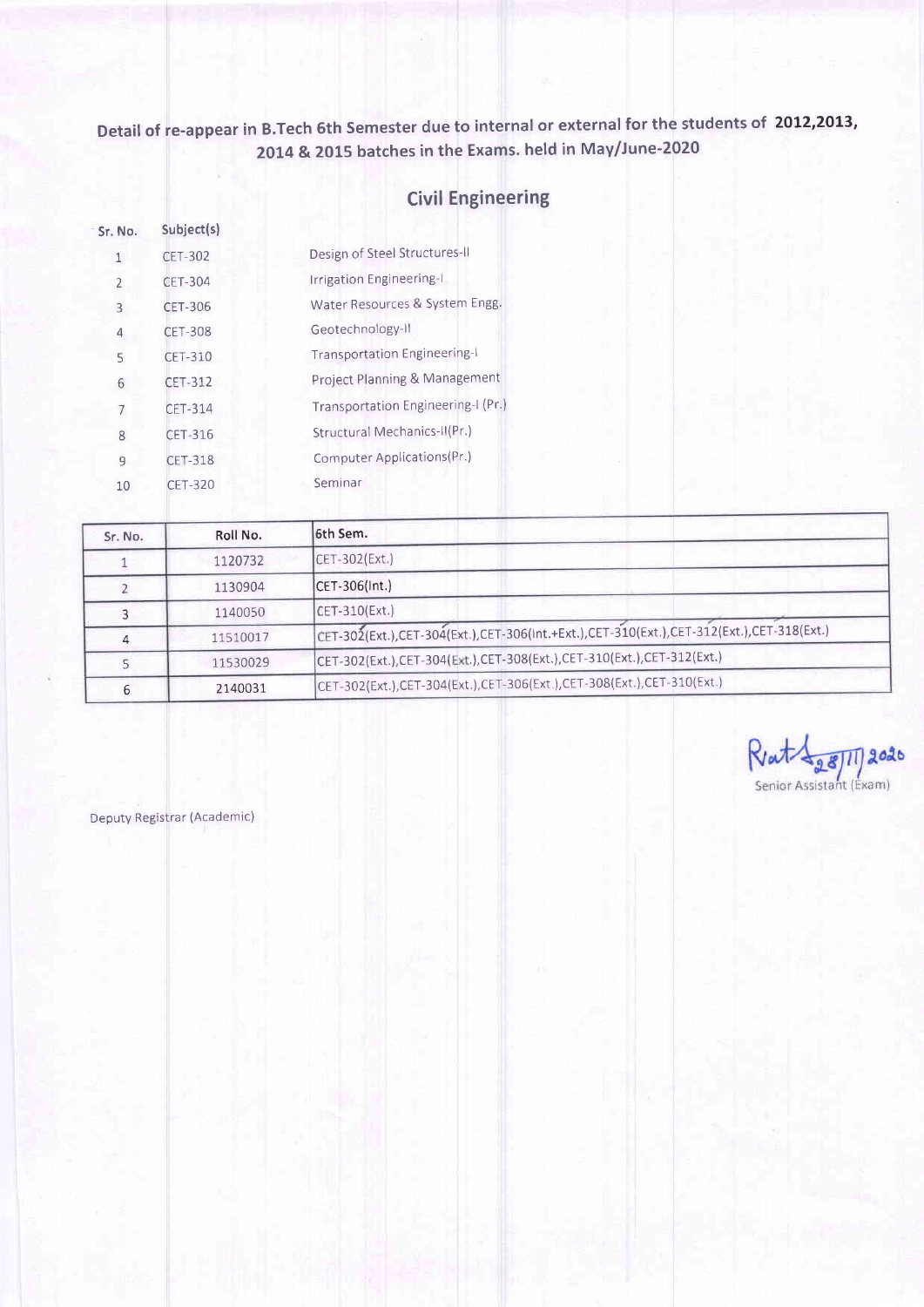| Sr. No.        | Subject(s)     |                                          |
|----------------|----------------|------------------------------------------|
| 1              | ET-324T        | Control System                           |
| $\overline{2}$ | PI-302T        | Plant Layout and Material Handling       |
| 3              | PI-304T        | <b>Quality Control and Reliability</b>   |
| 4              | PI-306T        | <b>Tool Engineering</b>                  |
| 5              | PI-308T        | CAD/CAM                                  |
| 6              | PI-310T        | Non-conventional Manufacturing Processes |
| 7              | PI-312T        | CAD/CAM(Pr.)                             |
| 8              | PI-314T        | Seminar-I                                |
| 9              | ET-326P        | Control System(Pr.)                      |
| 10             | <b>HUT-311</b> | <b>Business Management</b>               |
|                |                |                                          |

# Production & lndustrial Engineering

| Sr. No. | Roll No. | 16th Sem.                                                                                                       |
|---------|----------|-----------------------------------------------------------------------------------------------------------------|
|         | 1140261  | HUT-311(Ext.), ET-324(Ext.), PI-306T(Ext.), PI-310T(Ext.), ET-326P(Ext.)                                        |
|         | 1140788  | HUT-311(Int.),ET-324T(Ext.),PI-302T(Int.+Ext.),PI-306T(Int.+Ext.),PI-308T(Ext.),PI-314P(Int.),ET-<br>326P(Ext.) |
|         | 11510777 | ET-324T(Ext.), PI-304T(Ext.), PI-306T(Ext.), PI-308T(Ext.)                                                      |

Rattag 020 Senior Assistant (Exam)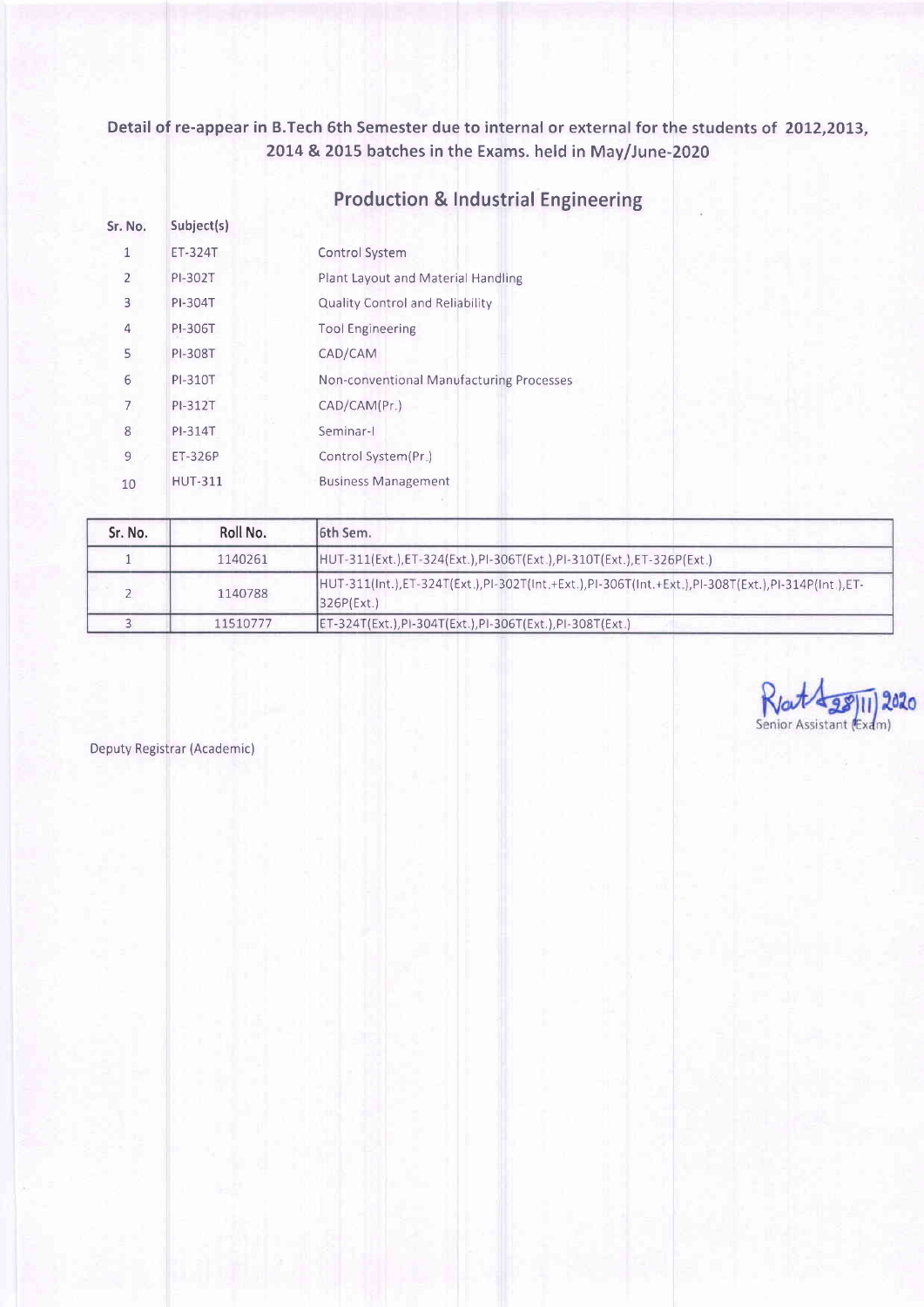# Mechanical Engineering

| Sr. No. | Subject(s)     |                                            |
|---------|----------------|--------------------------------------------|
|         | <b>HUT-311</b> | <b>Business Management</b>                 |
| 2       | <b>MET-302</b> | Refrigeration & Air-Conditioning           |
| 3       | <b>MET-304</b> | Tribology                                  |
| 4       | <b>MET-306</b> | <b>Mechanical Vibrations</b>               |
| 5       | <b>MET-308</b> | Computer Aided Design & Manufacturing      |
| 6       | <b>MET-310</b> | Machine Design-II                          |
| 7       | <b>MET-312</b> | Refrigeration & Air-Conditioning(Pr.)      |
| 8       | <b>MET-314</b> | Tribology & Mechanical Vibrations(Pr.)     |
| 9       | MET-316        | Computer Aided Design & Manufacturing(Pr.) |

| Sr. No.        | Roll No. | 6th Sem.                                                                                                      |
|----------------|----------|---------------------------------------------------------------------------------------------------------------|
|                | 1120224  | HUT-311(Int.+Ext.),MET-302(Int.+Ext.),MET-306(Ext.),MET-308(Int.+Ext.),MET-310(Ext.)                          |
| $\overline{2}$ | 1130864  | HUT-311(Int.),MET-302(Int.),MET-304(Int.),MET-306(Ext.),MET-310(Int.+Ext.),MET-312(Int.+Ext.)                 |
| $\overline{3}$ | 1130872  | MET-302(Ext.), MET-306(Ext.), MET-308(Ext.), MET-310(Ext.)                                                    |
| 4              | 1140068  | MET-310(Ext.)                                                                                                 |
| 5              | 1140372  | HUT-311(Int.+Ext.)                                                                                            |
| 6              | 11510617 | HUT-311(Ext.), MET-310(Ext.)                                                                                  |
| $\overline{7}$ | 11530047 | MET-306(Ext.), MET-308(Ext.)                                                                                  |
| 8              | 2140001  | HUT-311(Int.),MET-302(Int.+Ext.),MET-304(Ext.),MET-306(Ext.),MET-308(Ext.),MET-310(Ext.),MET-<br>$312$ (Ext.) |
| 9              | 2140006  | MET-306(Ext.)                                                                                                 |

Riat 28  $2020$  $(Exam)$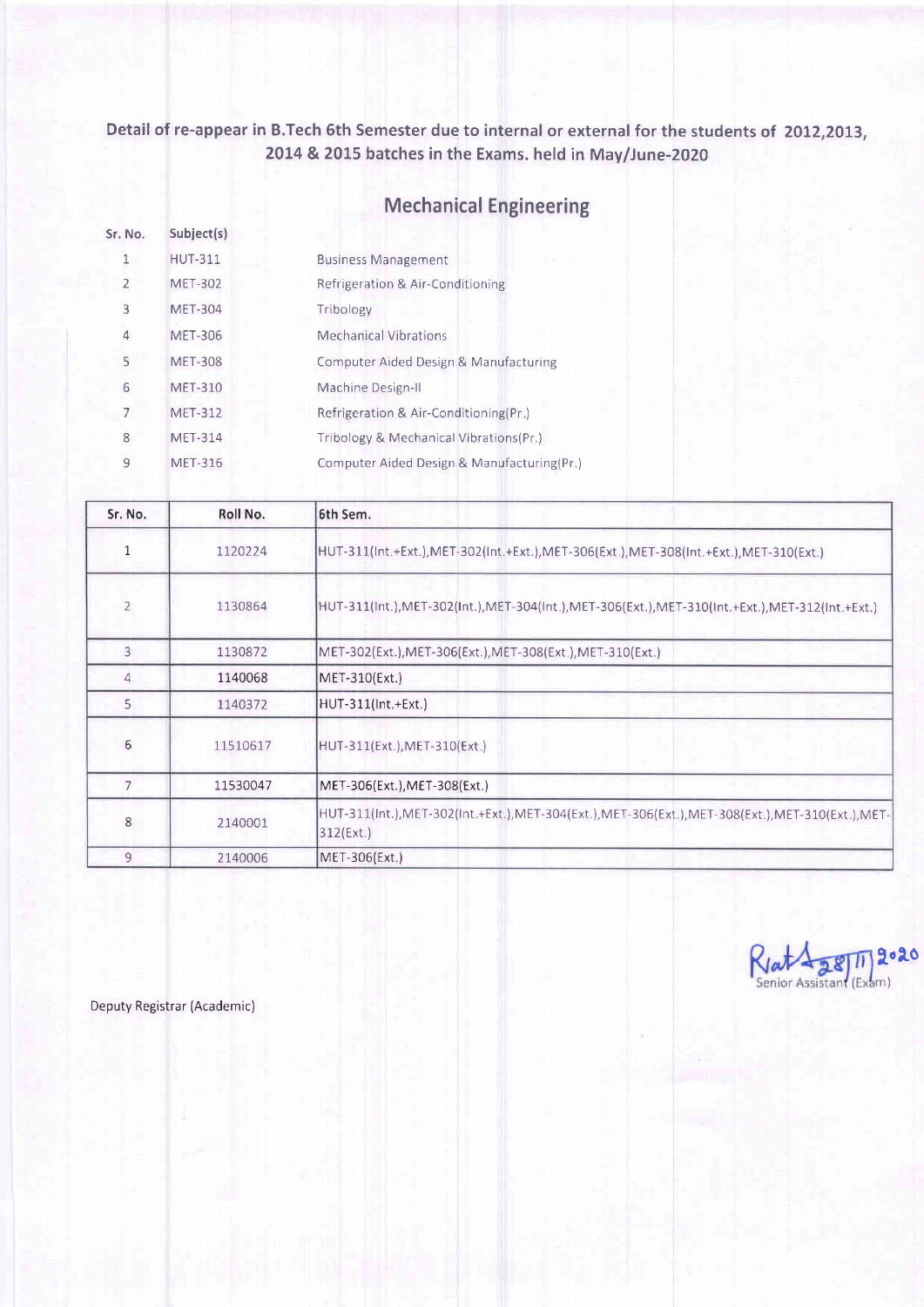| Sr. No.        | Subject(s)     |                                                                                                                                                                                                       |
|----------------|----------------|-------------------------------------------------------------------------------------------------------------------------------------------------------------------------------------------------------|
| $\mathbf{1}$   | <b>ECT-302</b> | Microwave Engineering                                                                                                                                                                                 |
| $\overline{2}$ | <b>ECT-304</b> | <b>VHDL &amp; Digital Design</b>                                                                                                                                                                      |
| 3              | ECT-306        | <b>Digital Signal Processing</b>                                                                                                                                                                      |
| 4              | <b>ECT-308</b> | Digital Communication                                                                                                                                                                                 |
| 5              | <b>ECT-310</b> | Computer Comm. Networks                                                                                                                                                                               |
| 6              | <b>ECT-312</b> | Digital Communication(Pr.)                                                                                                                                                                            |
| $\overline{7}$ | <b>ECT-314</b> | Electronic Design(Pr.)                                                                                                                                                                                |
| 8              | ECT-316        | VHDL(Pr.)                                                                                                                                                                                             |
| $\overline{9}$ | <b>ECT-318</b> | Seminar                                                                                                                                                                                               |
| 10             | <b>ECT-320</b> | Object Oriented Programming(Pr.)                                                                                                                                                                      |
| 11             | <b>ECT-322</b> | Data Structures                                                                                                                                                                                       |
| 12             | <b>HUT-311</b> | <b>Business Management</b>                                                                                                                                                                            |
| Sr. No.        | Roll No.       | 6th Sem.                                                                                                                                                                                              |
|                |                |                                                                                                                                                                                                       |
| $\mathbf{1}$   | 1120188        | HUT-311(Ext), ECT-304(Ext.), ECT-306(Ext.), ECT-308(Ext.), ECT-322(Ext.)                                                                                                                              |
| $\overline{2}$ | 1120295        | ECT-306(Int.+Ext.)                                                                                                                                                                                    |
| $\overline{3}$ | 1120532        | ECT-306(Int.), ECT-308(Int.), ECT-312(Int.), ECT-318(Int.)                                                                                                                                            |
| 4              | 1130530        | HUT-311(Int.+Ext.),ECT-302(Int.+Ext.),ECT-304(Int.+Ext.),ECT-306(Int.+Ext.),ECT-308(Int.+Ext.),ECT-<br>322(Ext.), ECT-312(Int.+Ext.), ECT-314(Ext.), ECT-316(Int.+Ext.), ECT-318(Int.), ECT-320(Ext.) |
| 5              | 11510415       | ECT-302(Ext), ECT-304(Ext), ECT-306(Ext), ECT-308(Ext), ECT-322(Ext)                                                                                                                                  |
| 6              | 11510418       | ECT-302(Ext), ECT-304(Ext), ECT-308(Ext), ECT-322(Ext)                                                                                                                                                |
| $\overline{7}$ | 11510440       | ECT-304(Ext), ECT-306(Ext), ECT-322(Ext)                                                                                                                                                              |
| 8              | 11510468       | HUT-311(Ext),ECT-302(Ext),ECT-304(Ext),ECT-306(Ext),ECT-308(Ext),ECT-322(Ext)                                                                                                                         |

## Electronics & Comm. Engineering

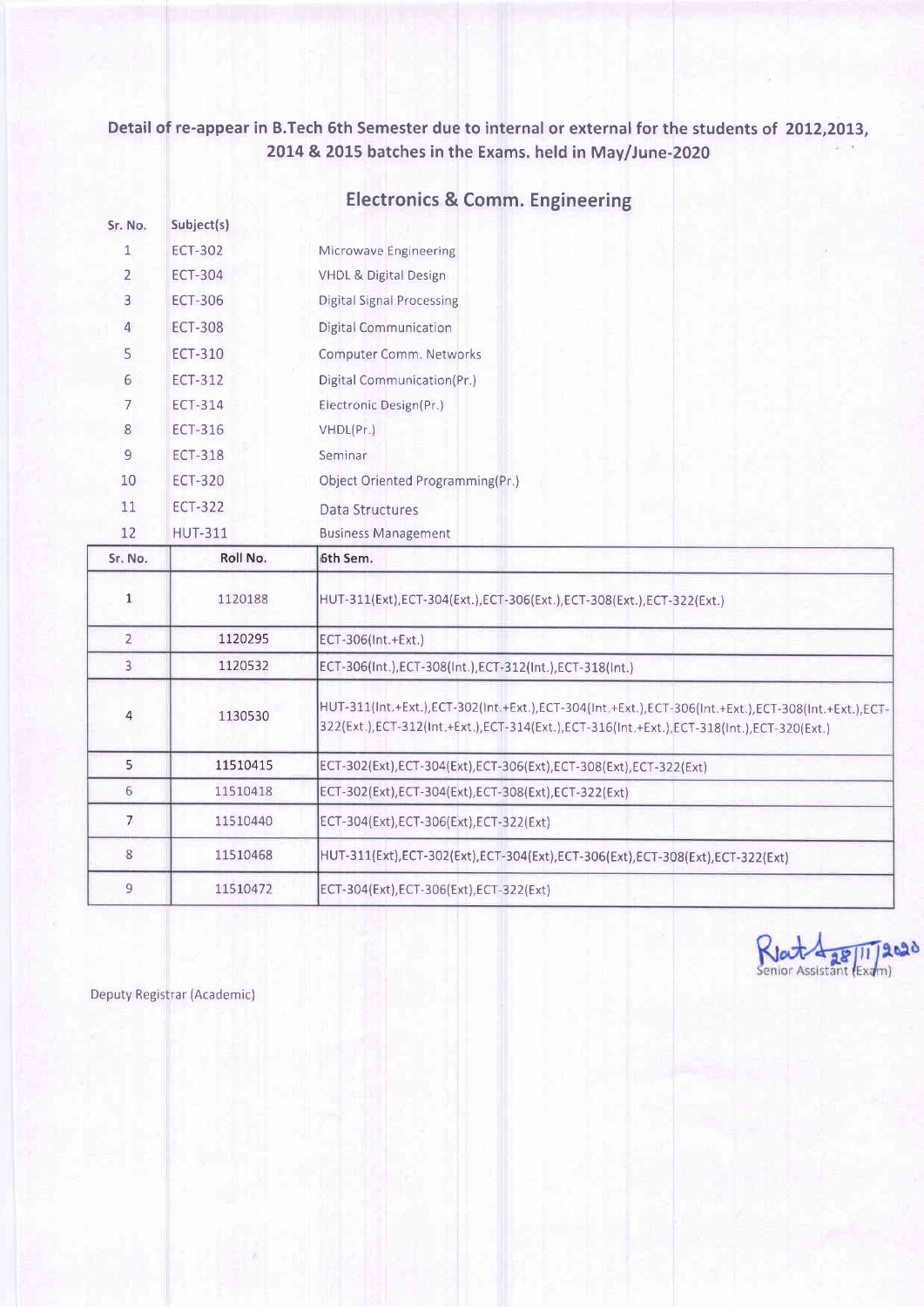## Electrical Engineering

| Sr. No.        | Subject(s) |                                             |
|----------------|------------|---------------------------------------------|
| $\mathbf{1}$   | ET-302     | <b>Electric Drives</b>                      |
| $\overline{2}$ | ET-304     | Microprocessors & MicroControllers          |
| 3              | ET-306     | Analog & Digital Communication              |
| $\overline{4}$ | ET-308     | Switchgear & Protection                     |
| 5              | ET-310     | Advanced Programming & Software Engineering |
| 6              | ET-312     | Measurements and Instrumentation-II         |
| $\overline{7}$ | ET-314     | Microprocessors Lab(Pr.)                    |
| 8              | ET-316     | Power System Lab(Pr.)                       |
| 9              | ET-318     | Electric Drives Lab(Pr.)                    |
| 10             | ET-320     | Measurements and Instrumentation-II(Pr.)    |

| Sr. No. | Roll No. | 6th Sem.                                                                      |
|---------|----------|-------------------------------------------------------------------------------|
|         | 1130863  | ET-304(Int.), ET-316(Int.+Ext.)                                               |
|         | 1140223  | ET-312(Ext.)                                                                  |
| 3       | 1140296  | $ET-310(Ext.)$ , $ET-314(Ext.)$                                               |
| 4       | 11510283 | ET-302(Ext.), ET-308(Ext.)                                                    |
|         | 11510362 | ET-302(Ext.),ET-306(Ext.),ET-308(Ext.),ET-310(Ext.),ET-312(Ext.),ET-314(Ext.) |
|         | 11530039 | ET-304(Int.)                                                                  |

Renta Relliga.20